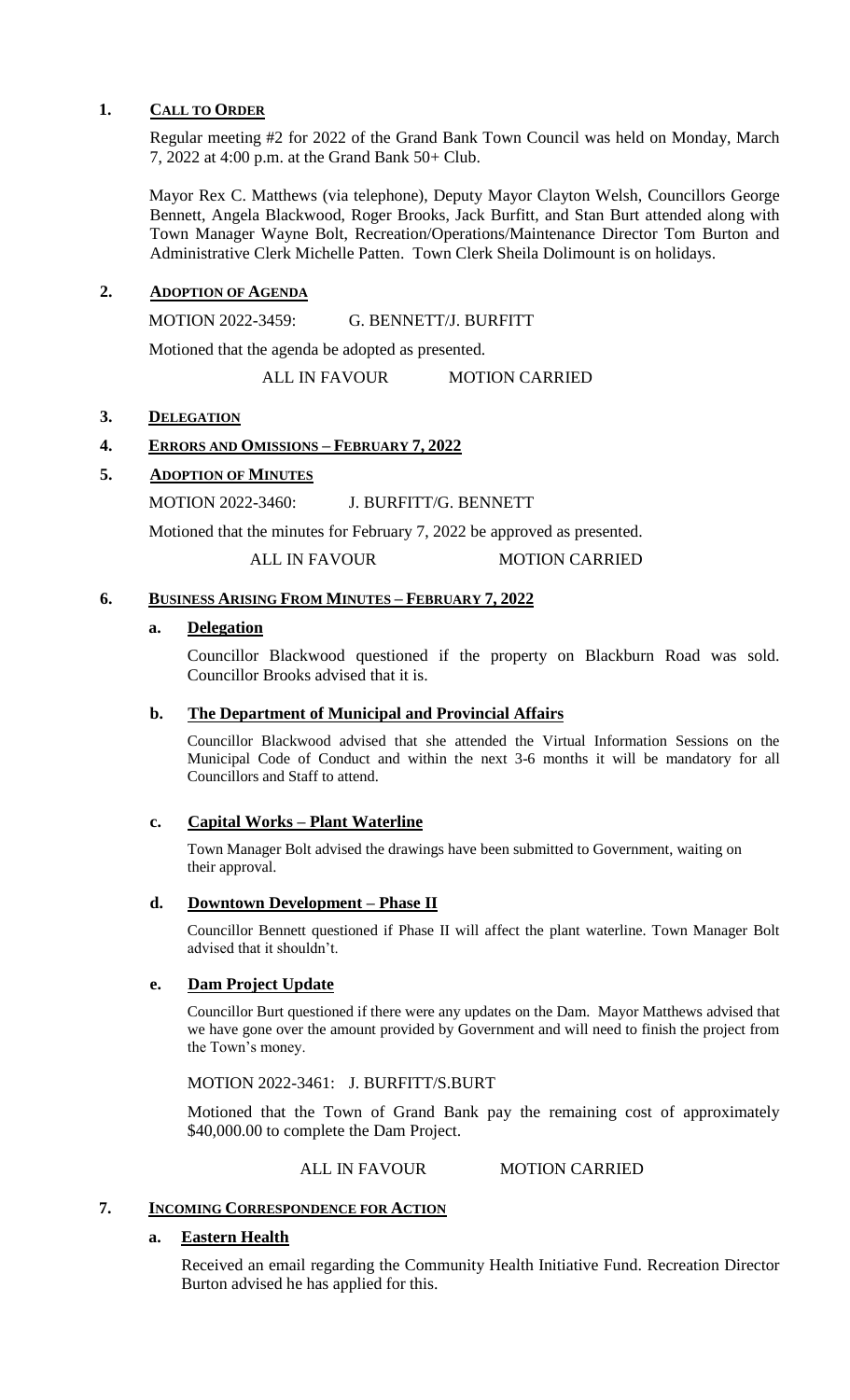# **b. The Department of Municipal and Provincial Affairs**

- Received a letter regarding the Joint Working Group on Regionalization Reports and Recommendations.
- Received a letter regarding Municipal Come Home Year Celebration Grant. We have received the \$2000.00 grant.

# **c. The Lymphedema Association of NL**

Received an email noting that March 6 is World Lymphedema Day

### **Proclamation** *World Lymphedema Day* **March 6, 2022**

**Whereas**, lymphedema is a chronic and debilitating disease, characterized by an accumulation of lymphatic fluid that causes swelling of the arms, legs or other areas of the body and which can cause disfigurement, disabilities, discomfort, pain and distress and impair quality of life;

**Whereas**, patients with lymphedema may struggle with pain and swelling, may have recurring severe infection cause by lymphedema, and may experience financial and psychological strains due to the difficulties of managing their disease;

**Whereas**, while there are cases of primary lymphedema that are inherited, most cases are secondary that developed as a result of trauma, infection, surgery, radiation therapy or removal of lymph nodes, including cancer treatment;

**Whereas,** gaps in research, education and effective treatments exist, and more knowledge about lymphedema is needed to achieve timely diagnosis, management and care and to develop more effective treatments;

**Whereas,** lymphedema is estimated to affect 2.8% of the population, or 14,600 people in the Province of Newfoundland and Labrador;

**Whereas**, the Lymphedema Association of Newfoundland and Labrador is a registered charity, dedicated to ensuring all lymphedema patients have access to information, support and treatment, thereby promoting healthy and hopeful living with lymphedema;

**Whereas**, March 6 of each year is internationally recognized as *World Lymphedema Day* to raise awareness about this disease and the treatment options available;

**Therefore**, I, Clayton Welsh, Deputy Mayor of the Town of Grand Bank, do hereby proclaim March 6 , 2022 be observed as *World Lymphedema Day* in Grand Bank .

MOTION 2022-3462: S. BURT/G. BENNETT

Motioned that the Town of Grand Bank proclaim March 6, 2022 as World Lymphedema day.

# ALL IN FAVOUR MOTION CARRIED

# **8. INCOMING CORRESPONDENCE FOR INFORMATION**

#### **a. Office of Peter Julian, MP**

Received an email requesting the endorsement of Bill C-229 - Banning Symbols of Hate Act.

#### **b. The Department of Tourism, Culture, and Recreation**

Received a copy of a letter that was sent to the Grand Bank Heritage Society advising they were approved for the Physical Activity and Healthy Eating Grant of \$990.00.

#### **c. The Department of Transportation and Infrastructure**

Received a letter regarding the Adoption of NFPA 2020 and of Electrical Design Considerations.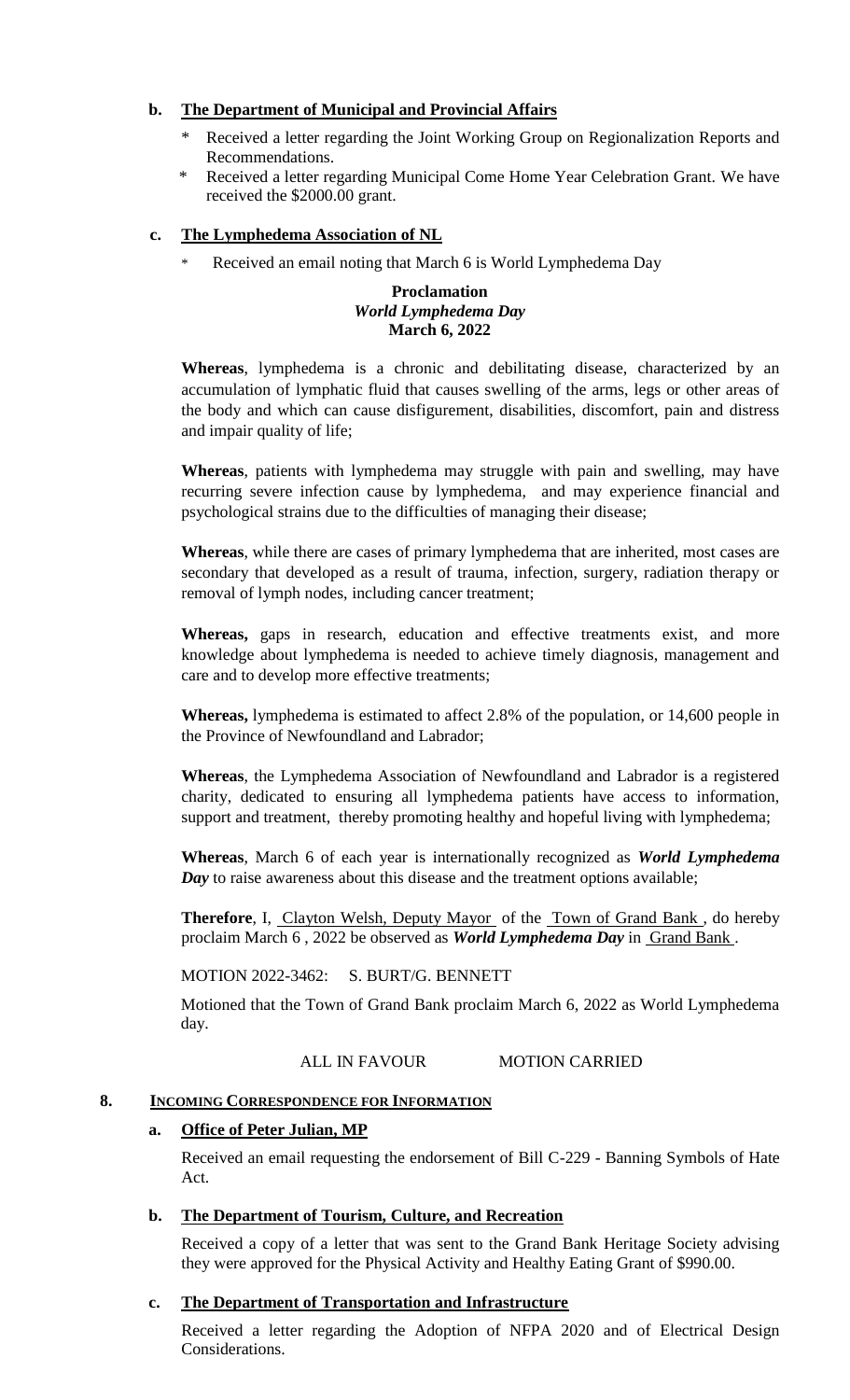# **d. MMSB**

MMSB is announcing a new initiative to shed light on waste management in the province. A zoom meeting is scheduled for March 11, 2022 from 9:00 a.m. to 12:00 p.m. Deputy Mayor Welsh advised he will attend.

# **e. Cancer Care Foundation**

Received an email informing of the Foundations name change.

## **9. COMMITTEE REPORTS**

# **a. Finance Committee**

Councillor Stan Burt, Committee Chairperson, presented a written report of a meeting the Committee held on February 23, 2022.

MOTION 2022-3463: S. BURT/R. BROOKS

Motioned that the Finance Committee report of February 23, 2022 be approved as presented.

ALL IN FAVOUR MOTION CARRIED

MOTION 2022-3464: S. BURT/G. BENNETT

Motioned that the Town of Grand Bank submit its Capital Investment Plan to the Department of Environment, Climate Change and Municipalities for Gas Tax funding in the amount of \$21,565.95 for Waste Water Effluent Monitoring and Sampling.

# ALL IN FAVOUR MOTION CARRIED

#### **b. Development Committee**

Councillor Roger Brooks, Committee Chairperson, presented a written report of a meeting the Committee held on February 23, 2022.

MOTION 2022-3465: R. BROOKS/J. BURFITT

Motioned that the Development Committee report of February 23, 2022 be approved as presented.

#### ALL IN FAVOUR MOTION CARRIED

#### **c. Come Home Year Committee**

Councillor George Bennett, Committee Chairperson, presented a written report of a meeting the Committee held on February 22, 2022. After some discussion regarding the location of the events and the recruitment of volunteers, a decision was made to hold a meeting between the Come Home Year Committee, Recreation Director Burton and Town Manager Bolt.

MOTION 2022-3466: G. BENNETT/S. BURT

Motioned that the Come Home Year Committee report be accepted as presented.

#### ALL IN FAVOUR MOTION CARRIED

#### **d. Burin Peninsula Regional Service Board**

Deputy Mayor Welsh, Director, presented a written report of a meeting the Board held on January 19, 2022.

MOTION 2022-3467: J. BURFITT/R. BROOKS

Motioned that the Burin Peninsula Regional Service Board be accepted as presented.

ALL IN FAVOUR MOTION CARRIED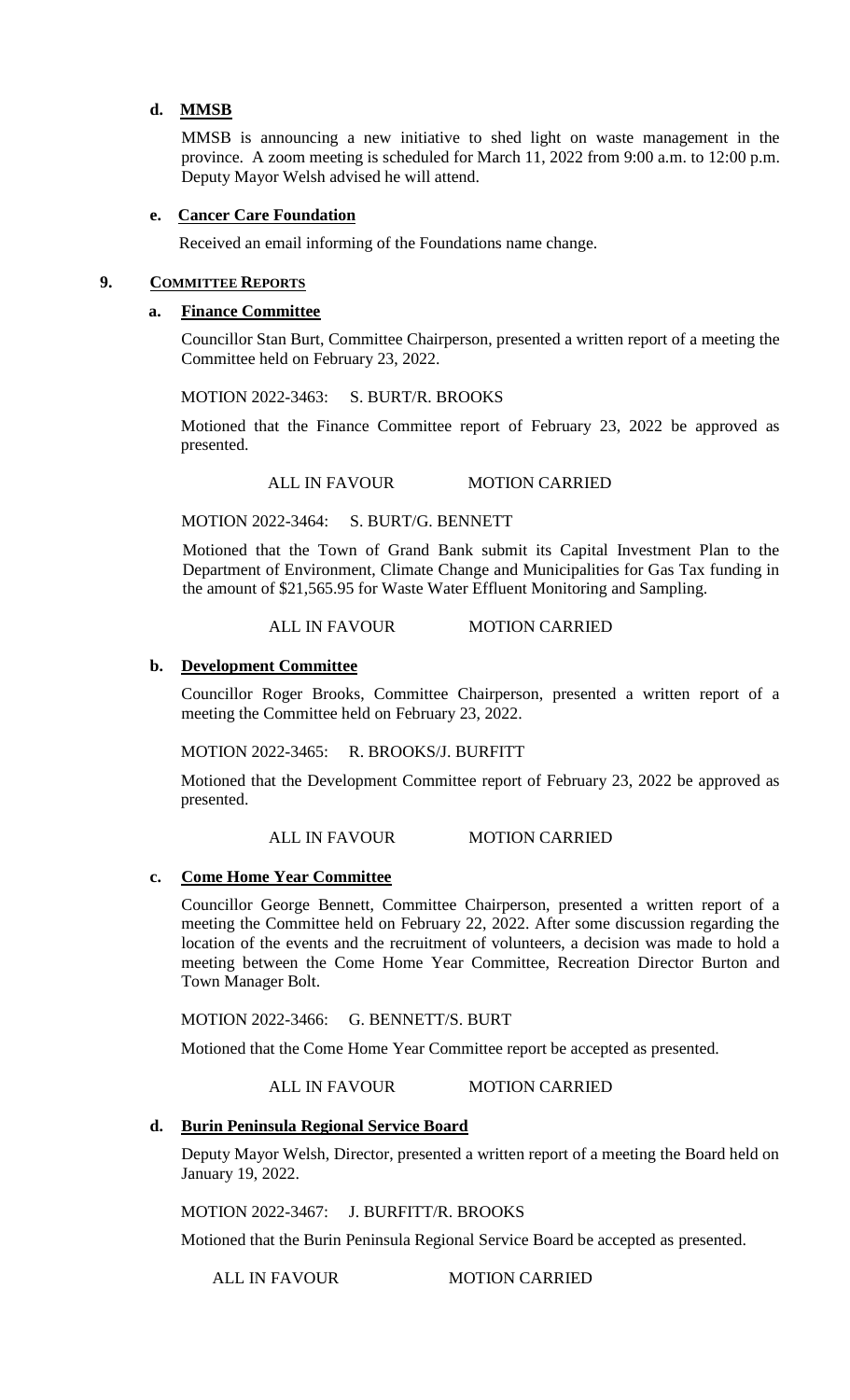#### 10. OLD BUSINESS

#### **a. Swimming Pool**

Councillor Burfitt questioned if any information was retrieved regarding a removable floor. Mayor Matthews advised we would need to engage in a structural engineer to assess the cost and if it is possible. Also, we have to keep in mind the cost of heating the building year round. Town Manager Bolt also advised that Bennett's are going to investigate the leak in the pool area in early Spring.

## MOTION 2022-3468: J. BURFITT/S. BURT

Motioned that the Town of Grand Bank engage in a structural engineer to determine if it is possible and the cost to construct a floor over the pool so it can be utilized 12 months of the year.

#### ALL IN FAVOUR MOTION CARRIED

#### **11. NEW BUSINESS**

#### 12. **COUNCILLORS FORUM**

#### **a. Emails**

Councillor Blackwood expressed concern over an email she forwarded to the Town to go out on our mass email system. Town Manager Bolt advised we usually try to condense emails as much as possible to just include key points. Deputy Mayor Welsh suggested forwarding the revised email to the committee before we send it out on the Town's email system.

#### **b. Meeting Dates**

Councillor Blackwood requested Council Meetings be changed from the last Monday of each month to the third Monday.

#### MOTION 2022-3469: J. BURFITT/S. BURT

Motioned that the Town of Grand Bank change the monthly meetings from the last Monday of each month to the third.

#### AYES (Bennett, Blackwood, Brooks, Burfitt, Burt, Welsh) NAYS (Matthews) MOTION CARRIED

#### **c. Lewis Hills**

Councillor Burfitt advised he was asked by a resident for permission to take windfall wood at Lewis Hills. Town Manager Bolt will contact the Department of Forestry for their recommendation.

#### **d. Ice Rink**

Councillor Burfitt advised there is funding available for ice rinks. Recreation Director Burton advised he made several calls on the ice rinks. There is a lot of work to develop, construct, maintain, and would require volunteers to monitor it 24/7 to ensure the ice surface is suitable, etc. Councillor Blackwood suggested sending out an email to see if there are people willing to dedicate their time to volunteer.

#### **e. Fire Truck**

Councillor Brooks questioned if the Fire Truck will be put inside again. Town Manager Bolt advised the truck will be moved inside soon, she was left out due to the CEEP project and work being done inside.

## **f. Gardens**

Councillor Brooks questioned if there are any grants for raised gardens. Recreation Director Burton was asked to check on applications for funding. Maybe the Town can partner with other groups such as the Community Youth Network, 50+ Club, etc. to develop, construct, and maintain these gardens.